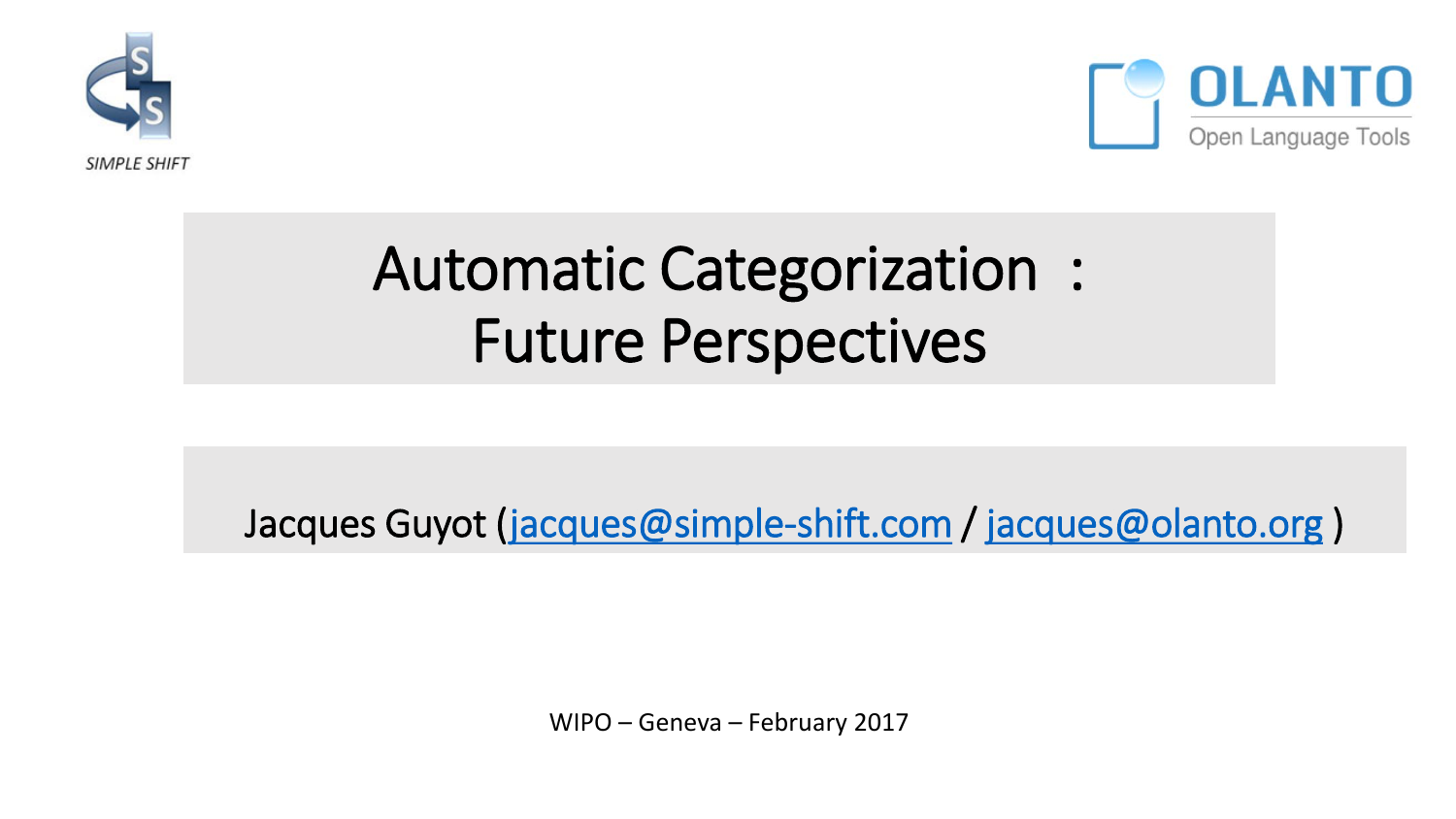





#### **Simple-Shift**

**SIMPLE SHIFT** 

- A computer consulting company specializing in language engineering
	- <sup>o</sup> Installation, maintenance, adaptation to the context of the organization
	- <sup>o</sup> Have been installing CAT tools for more than 16 years, mainly for international organizations

#### **Olanto**

- <sup>o</sup> Olanto is a non-profit foundation ( Free Software AGPL )
- $\circ$  Compete with nobody, but can be useful to every, is open to translators, terminologists, computer scientists, researchers, integrators , distributors, … for collaboration
- Software released or in development :

**myCAT :** concordancer and quote detector

**myPREP :** set of tools to prepare corpus (TMX, Bitext, Machine Translation training) **myPREP & myMT :** set of tools to prepare corpus & statistical machine translation infrastructure **myTERM & How2Say**: terminology manager based on TBX &terminological explorer for multilingual corpus **myCLASS** : an automatic classifier for multilingual documents (https://www3.wipo.int/ipccat/) **mySEARCH** : a multilingual search tool (using translation for requests). **Education**: a translation environment for students.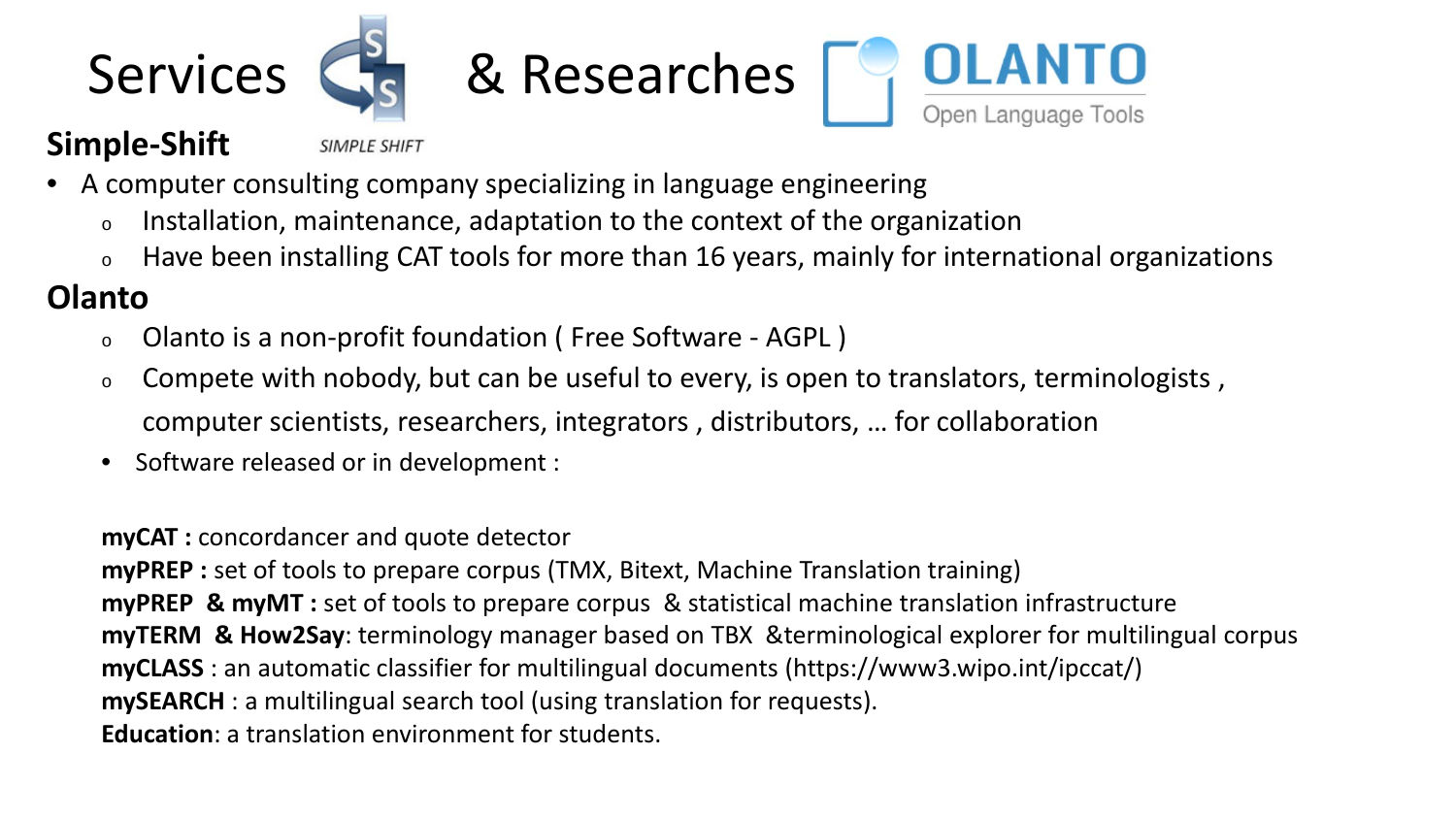### Presentation plan

- <sup>o</sup> What was done at WIPO (since 2004)
- <sup>o</sup> What can be done to improve IPCCAT
- <sup>o</sup> Can IPCCAT be extended to other languages?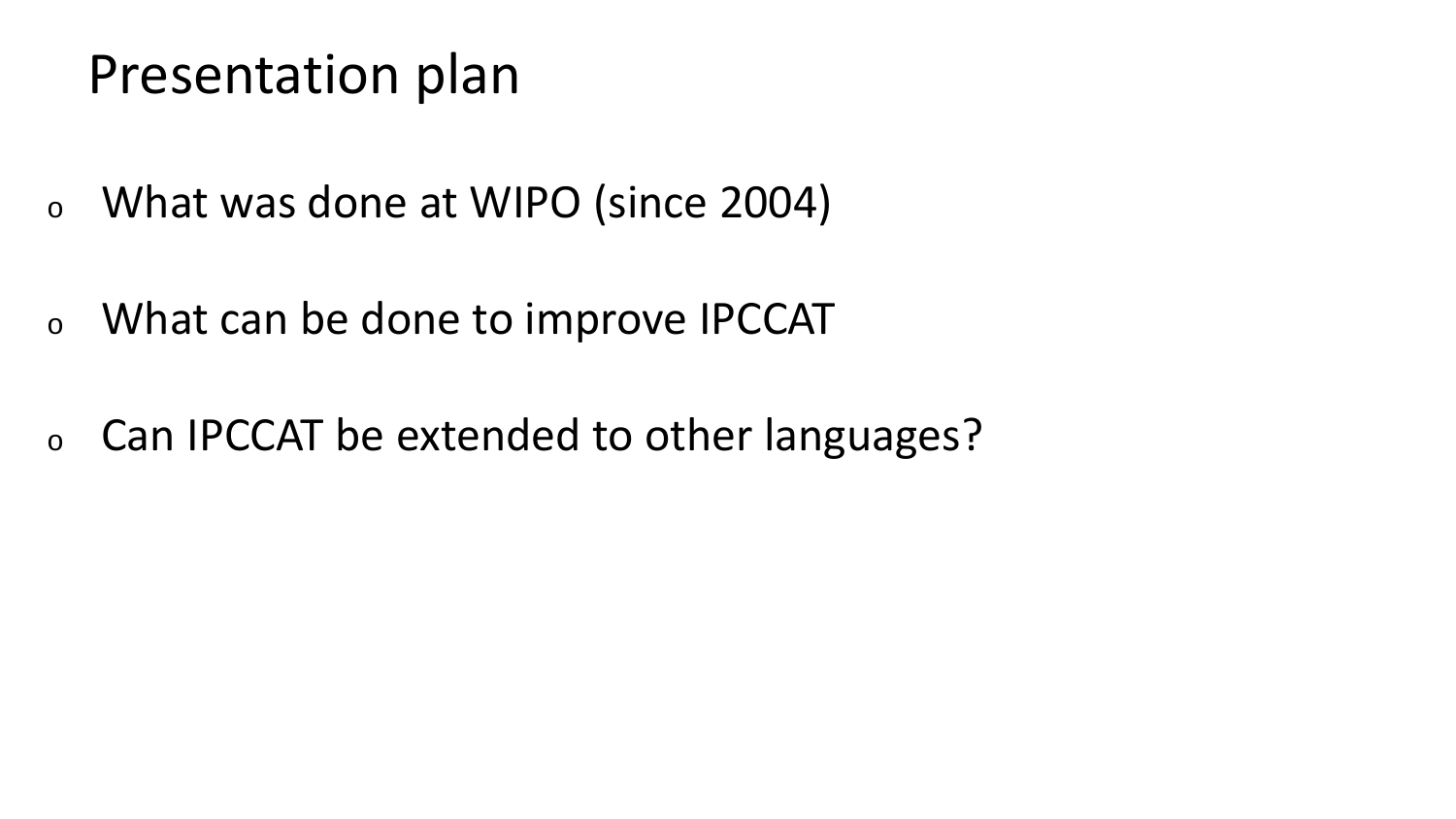# What is being done at WIPO

#### **IPCCAT User interface available through IPC publication platform (IPCPUB):**

- $\circ$  Copy the text to be classified
- <sup>o</sup> Choose a classification level
- <sup>o</sup> Have 3 guesses
- <sup>o</sup> Select one
- <sup>o</sup> Start again with a deeper level

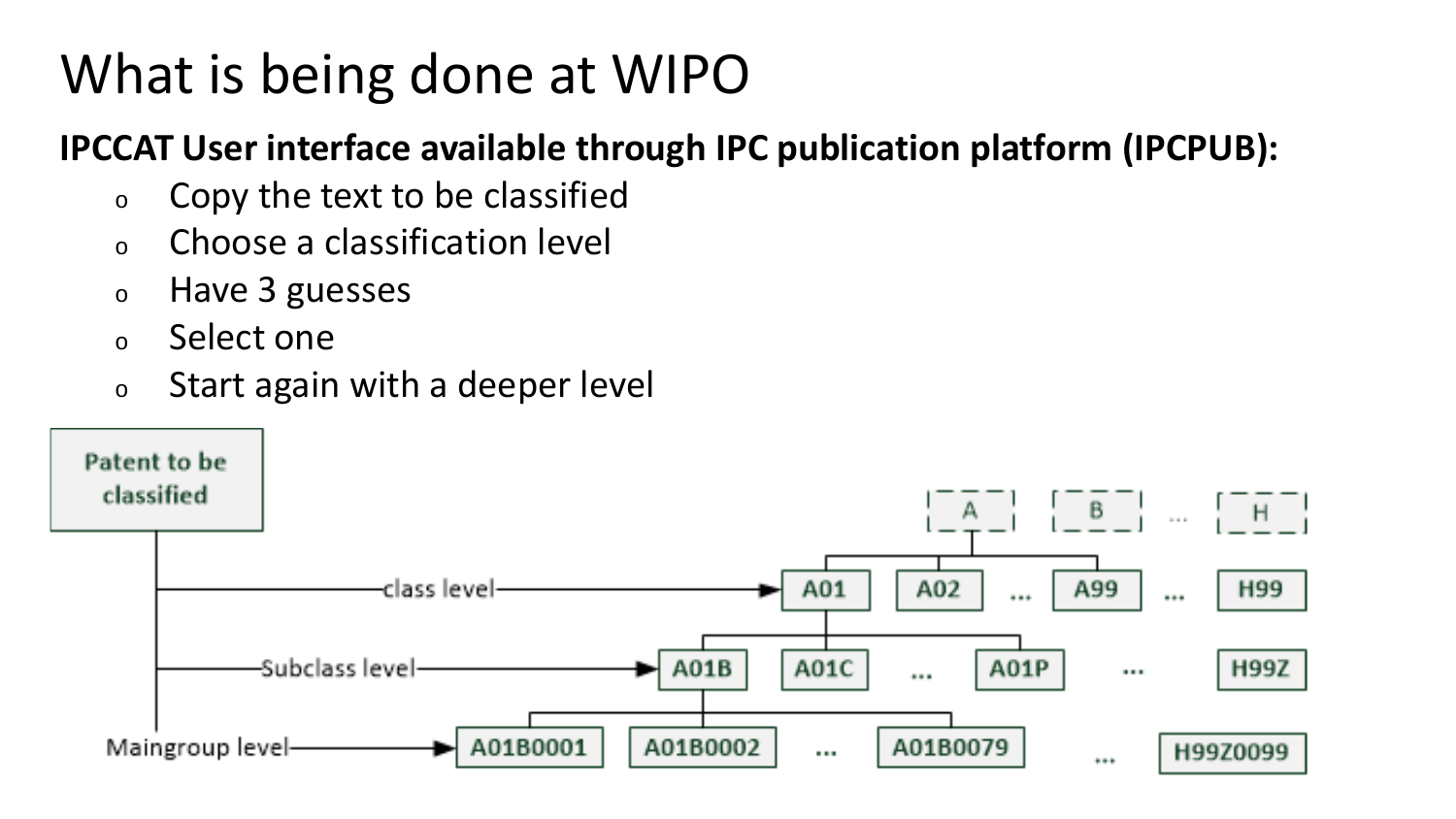## An example of use

A boundary control device, a boundary control system, and a method of conditioning the behavior of animals are provided. ..… upon sensing of the object by the boundary sensor.

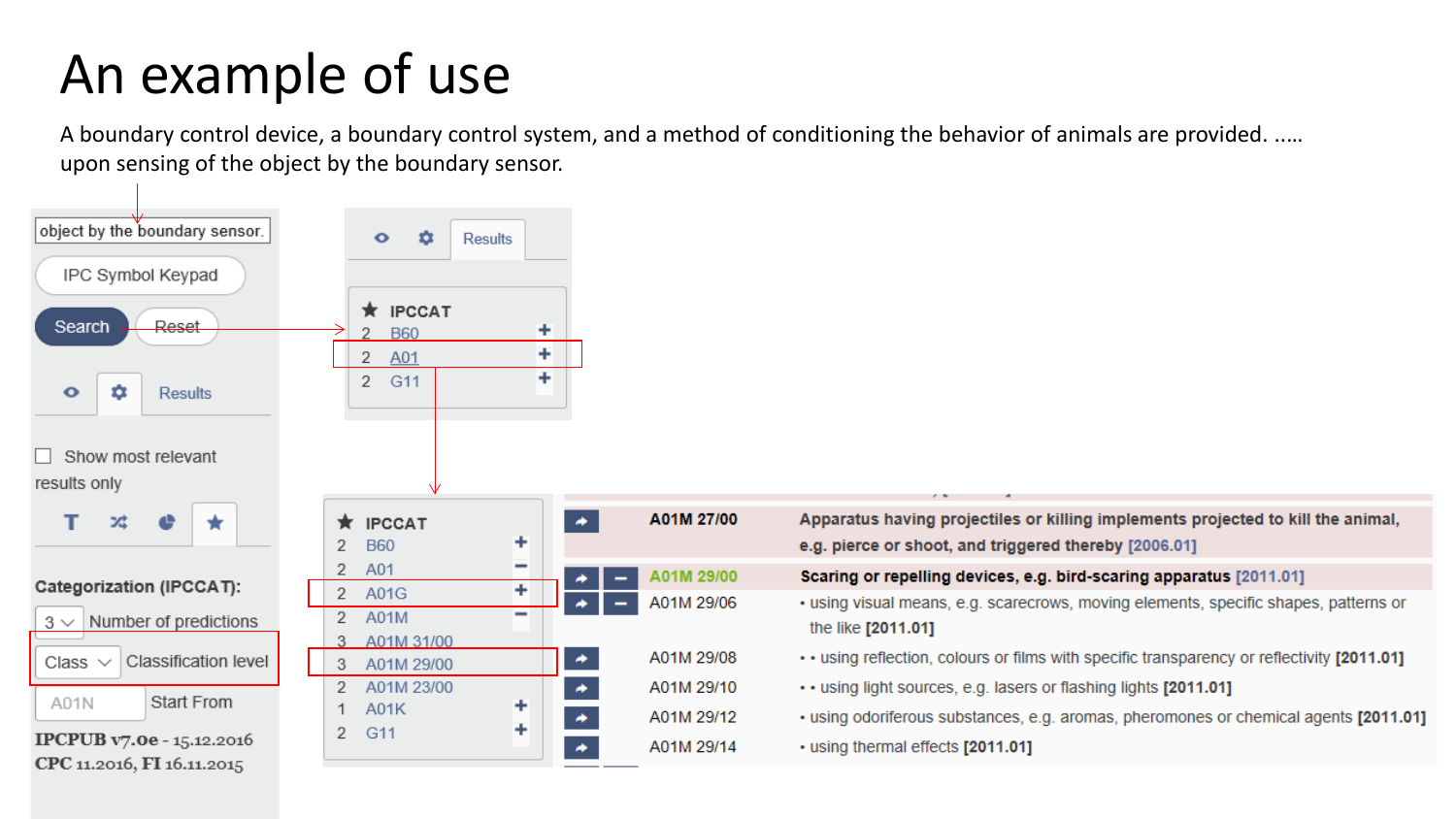## How it's done – Train a Neural Network

- 1. Select the English and French patents documents already classified. Keep only certain fields (title, abstract, symbols, ...)
- 2. Validate symbols to build the training corpus
- 3. Build a neural Network for each node of the classification hierarchy
- 4. Source: 500Gb, patents kept 22mig, symbols kept: 100mio

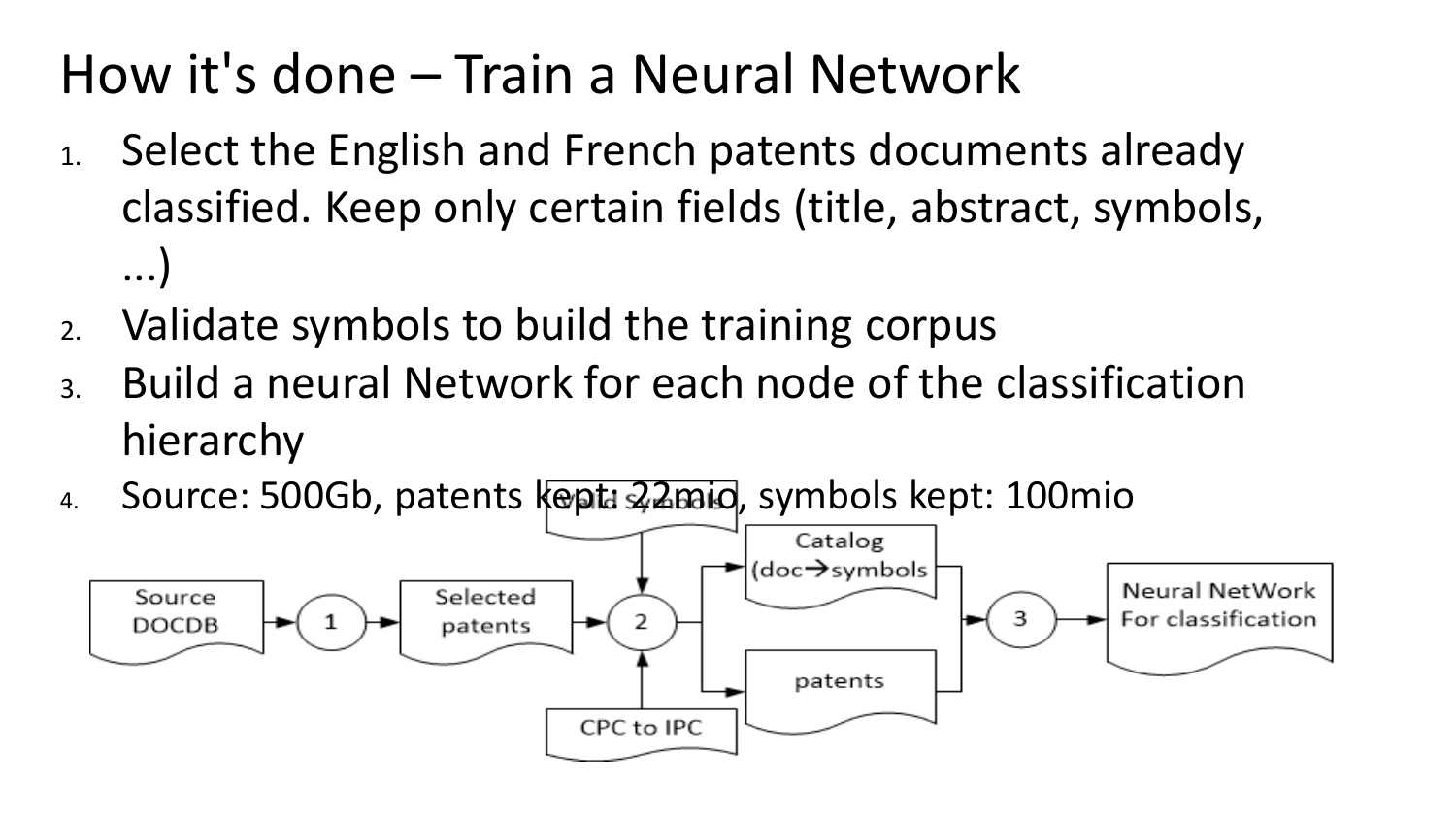# How it's done – Published as a Web Service

- 1. Using the application through the WIPO interface with a browser
- 2. Using the Web Service through a specific application (developed externally)

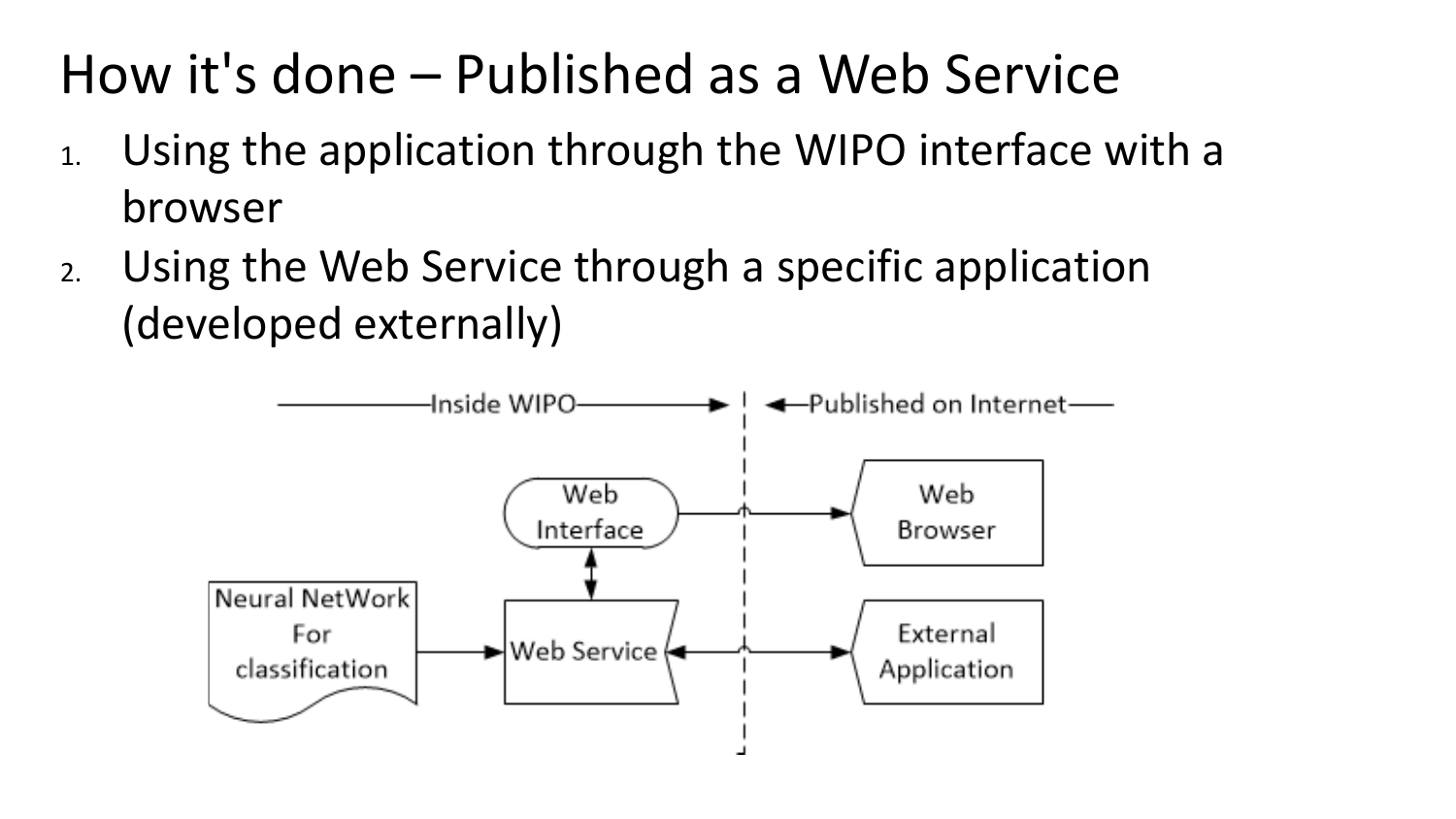### What can be done to improve IPCCAT?

• **To Increase IPC coverage in the training corpus** (more symbols and at deeper level) Currently: 7,007 symbols among 72,981 in IPC 2017.01

### • **To Increase IPCCAT accuracy**

Currently: Top3 at main groups 80.5%

### • **To Expand to other languages**

Currently: English and French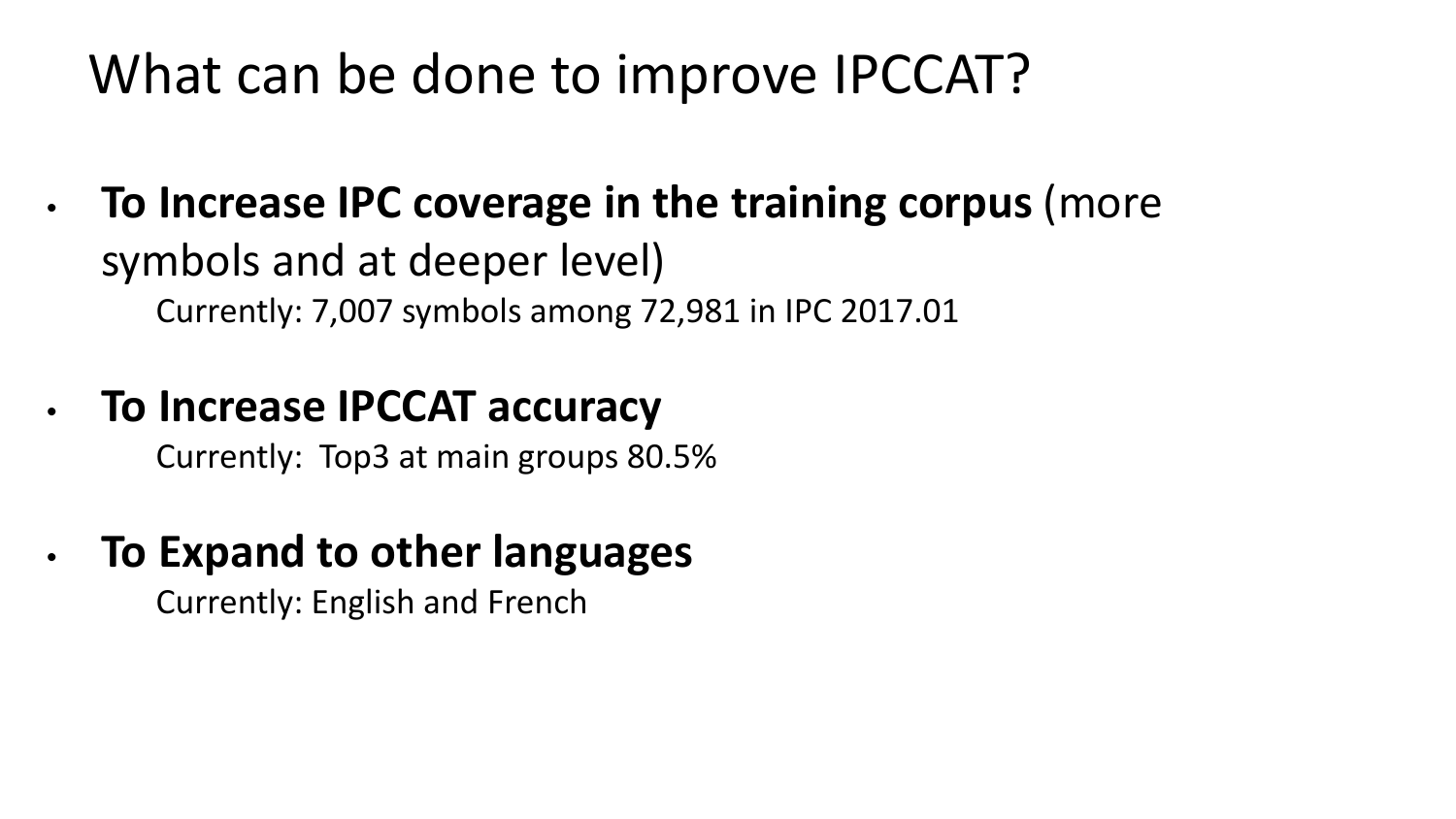### Increase coverage (more symbols)

#### Add patents for uncovered symbols **Improve the use of existing resources**

- $\rightarrow$  Put all patents and symbols in a database
- $\rightarrow$  Extract the catalog with an intelligent strategy (CPC & IPC)

The experimented result at maingroup level (2016.01):

467 missing symbols and 310 in the improved version, ie 33% progress

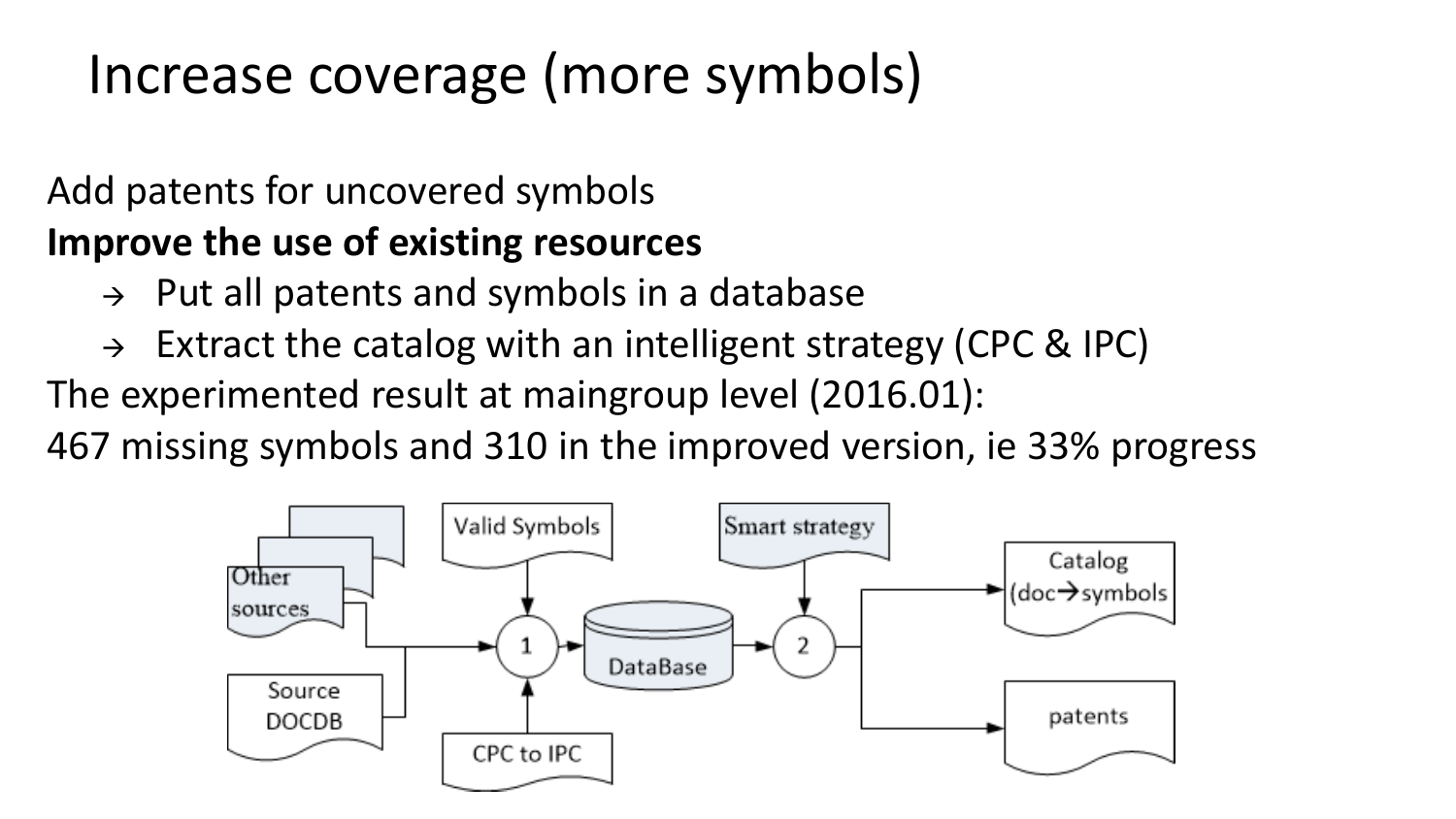## Increase coverage (more symbols)

Add New sources for uncovered symbols

- Not easy to find reliable sources
- Not yet patent with this symbol, because too new
- Test with PatentScope

| <b>Examples</b><br>of missing<br>symbols | nb<br>documents<br>in Patent<br>Scope | since   |
|------------------------------------------|---------------------------------------|---------|
| A23L0009                                 | O                                     | 2016.01 |
| A23L0015                                 | O                                     | 2016.01 |
| A23L0017                                 | O                                     | 2016.01 |
| A23L0025                                 | N                                     | 2016.01 |
| A23L0035                                 | N                                     | 2016.01 |
| A23P0020                                 | O                                     | 2016.01 |
| A42C0099                                 | $\overline{2}$                        | 2006.01 |
| A43D0057                                 | $\overline{2}$                        | 2006.01 |
| A43D0097                                 | 3                                     | 2006.01 |
| A45D0097                                 | 16                                    | 2011.01 |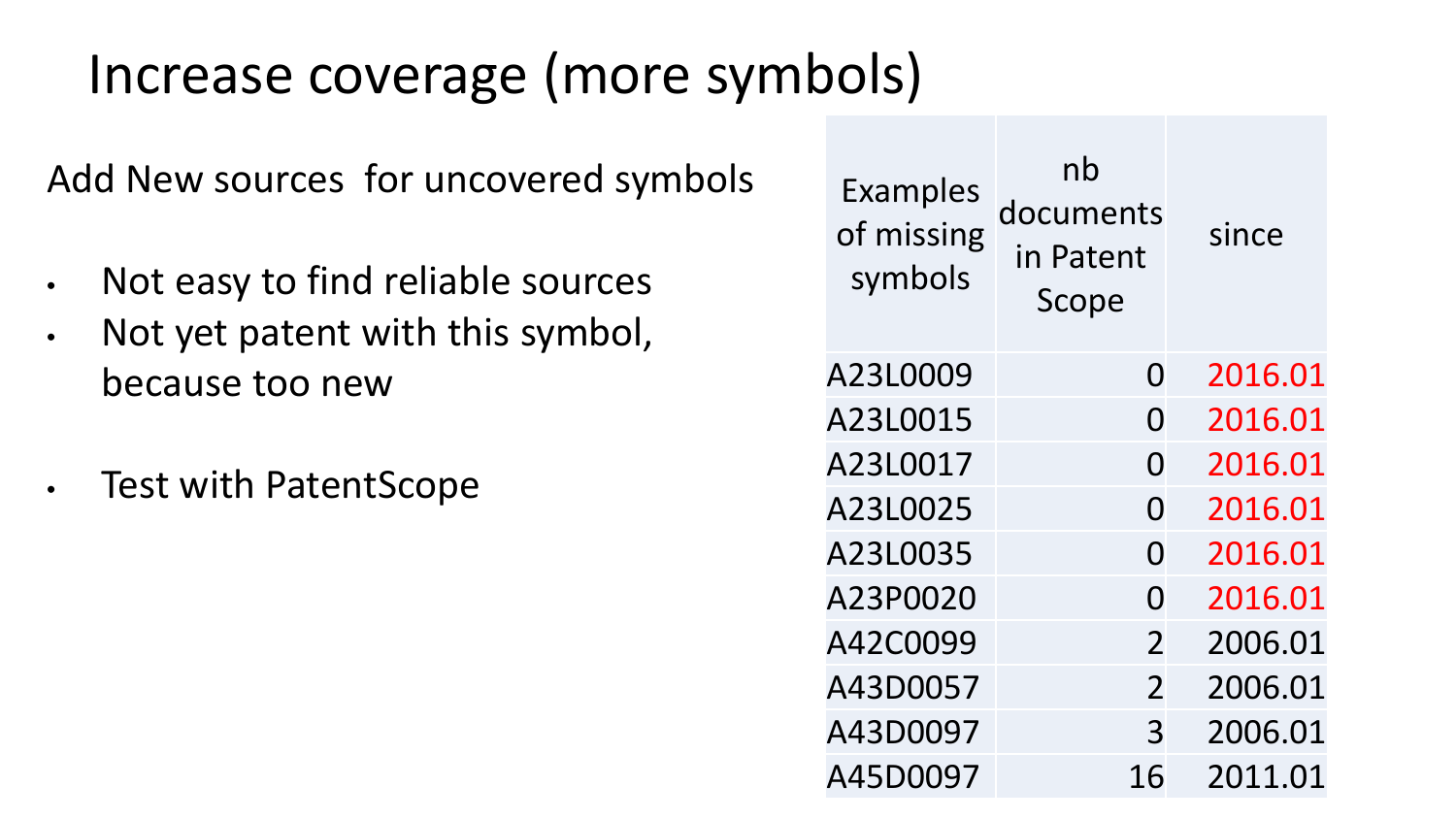• Increase depth (group level)

In 2013, we conducted an experiment at the group level

Technically this is possible despite a network of 60 billion neurons

- Should improve coverage (see above)
- Must increase the accuracy by adding more examples for certain groups

|                                                    | Group  | Stat 2013.01 Coverage |     |  |  |  |  |
|----------------------------------------------------|--------|-----------------------|-----|--|--|--|--|
|                                                    | 60 042 | 70 870                | 85% |  |  |  |  |
| Top 3 Average Precision (%)                        |        |                       |     |  |  |  |  |
| 71%<br>No Intermediate Step to Group               |        |                       |     |  |  |  |  |
| 81%<br>Intermediate Step: From Class to Group      |        |                       |     |  |  |  |  |
| Intermediate Step: From Main Group to Group<br>85% |        |                       |     |  |  |  |  |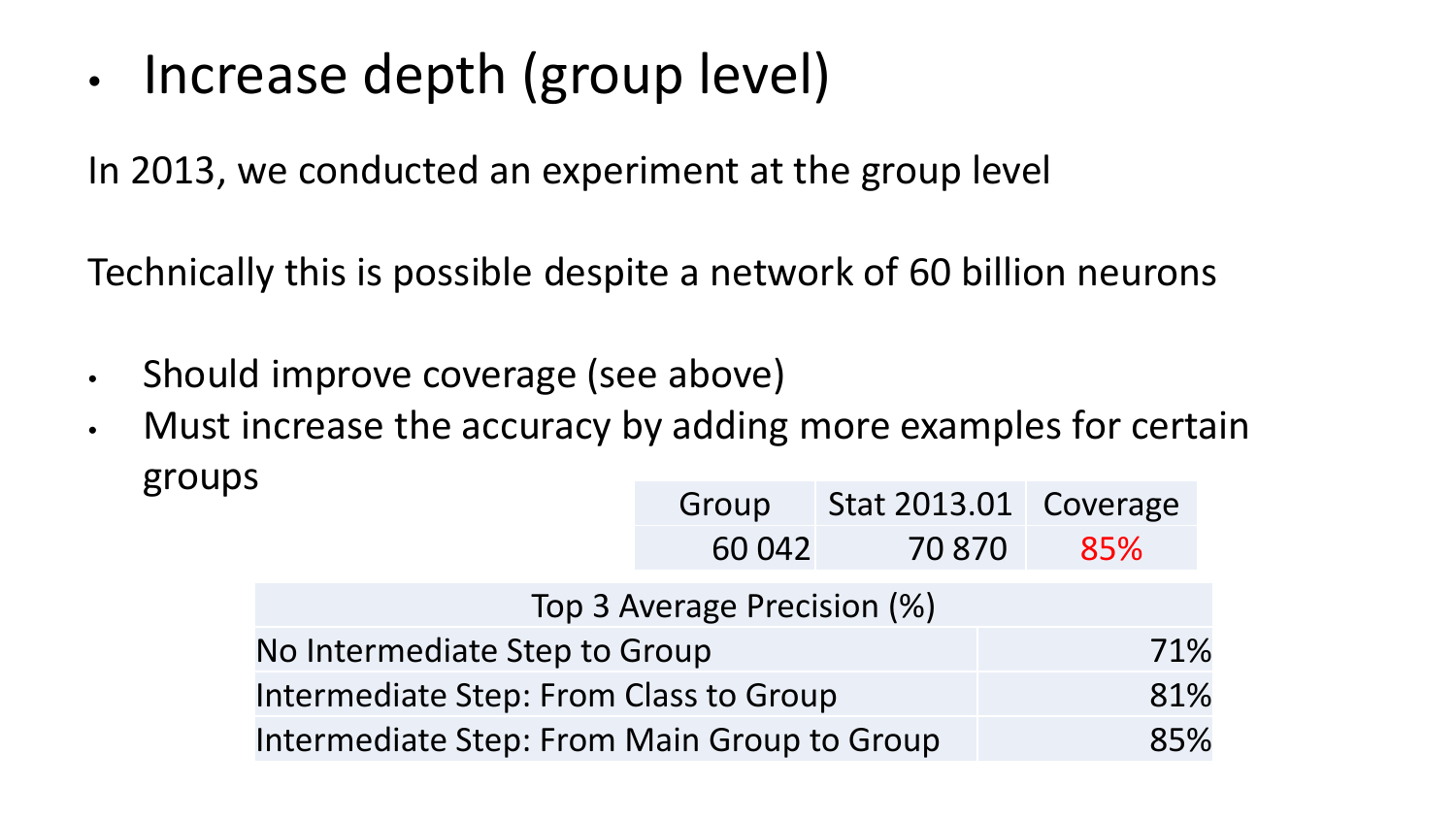### Increase accuracy

For all techniques: **Add patents for under-populated symbols** (not enough examples for training)

Explore other approaches:

- <sup>o</sup> **Support Vector Machine** (SVM)
	- $\circ$  Similar results But very slow for training (100x)
- <sup>o</sup> **Deep Learning**
	- <sup>o</sup> Very good if the representation is hidden (sentiment analysis)
	- <sup>o</sup> But no real improvement, for descriptive documents (without nuances) [\(https://papers.nips.cc/paper/5782-character-level-convolutional-networks-for-text-](https://papers.nips.cc/paper/5782-character-level-convolutional-networks-for-text-classification.pdf)

[classification.pdf](https://papers.nips.cc/paper/5782-character-level-convolutional-networks-for-text-classification.pdf))

- <sup>o</sup> Need specialized machinery
- $\circ$  To watch, see what emerges from this new technique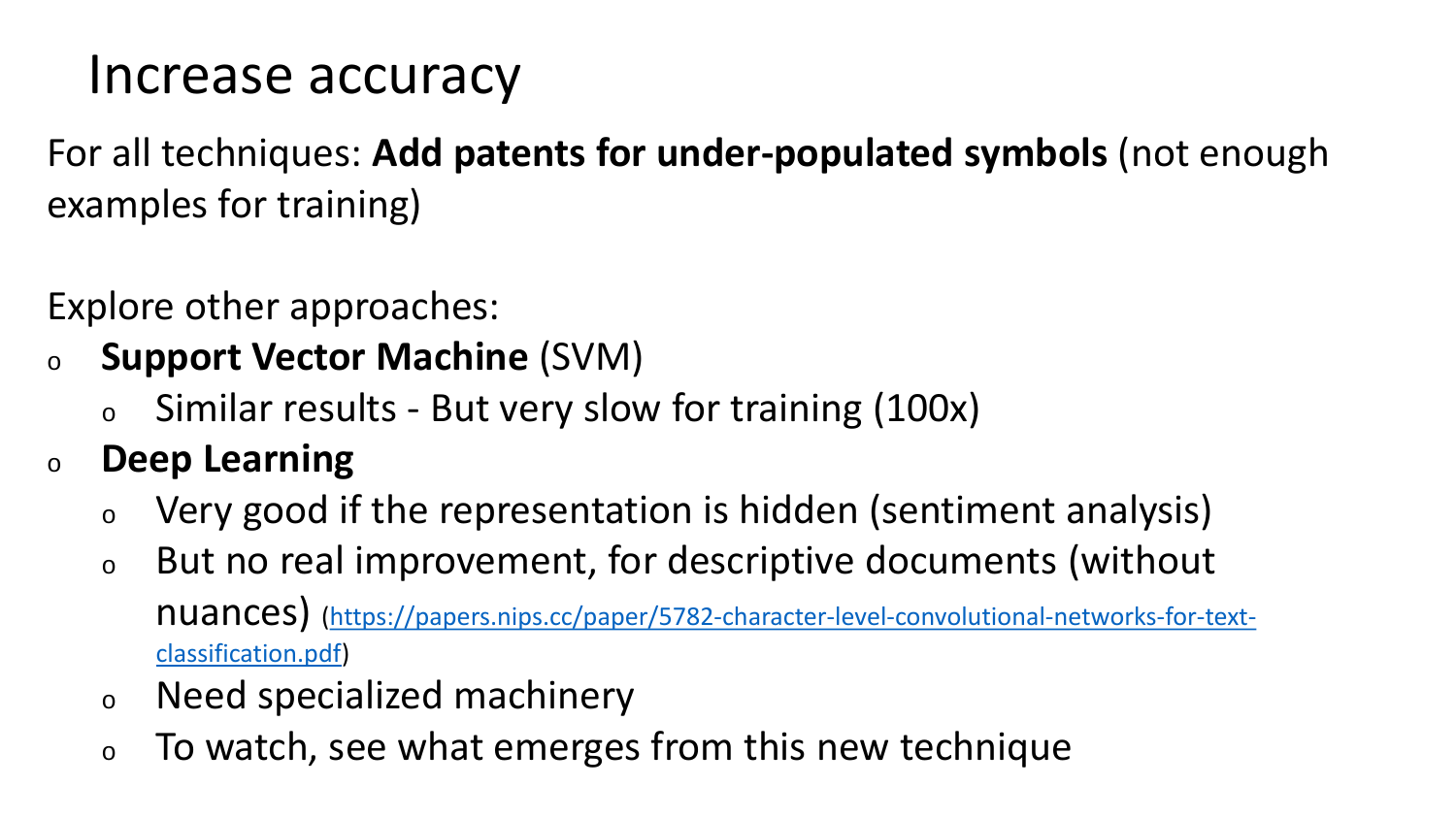### Increase accuracy

### In 2010, we participated in a challenge organized by CLEF

(see http://ceur-ws.org/Vol-1176/CLEF2010wn-CLEF-IP-PiroiEt2010.pdf)

- 2 million patent corpus
- classification at main group level
- 12 participants
- -> Our approach remains in front of all the others

Why?

- No language processing
- Keep all information
- -> let the neural network do the job

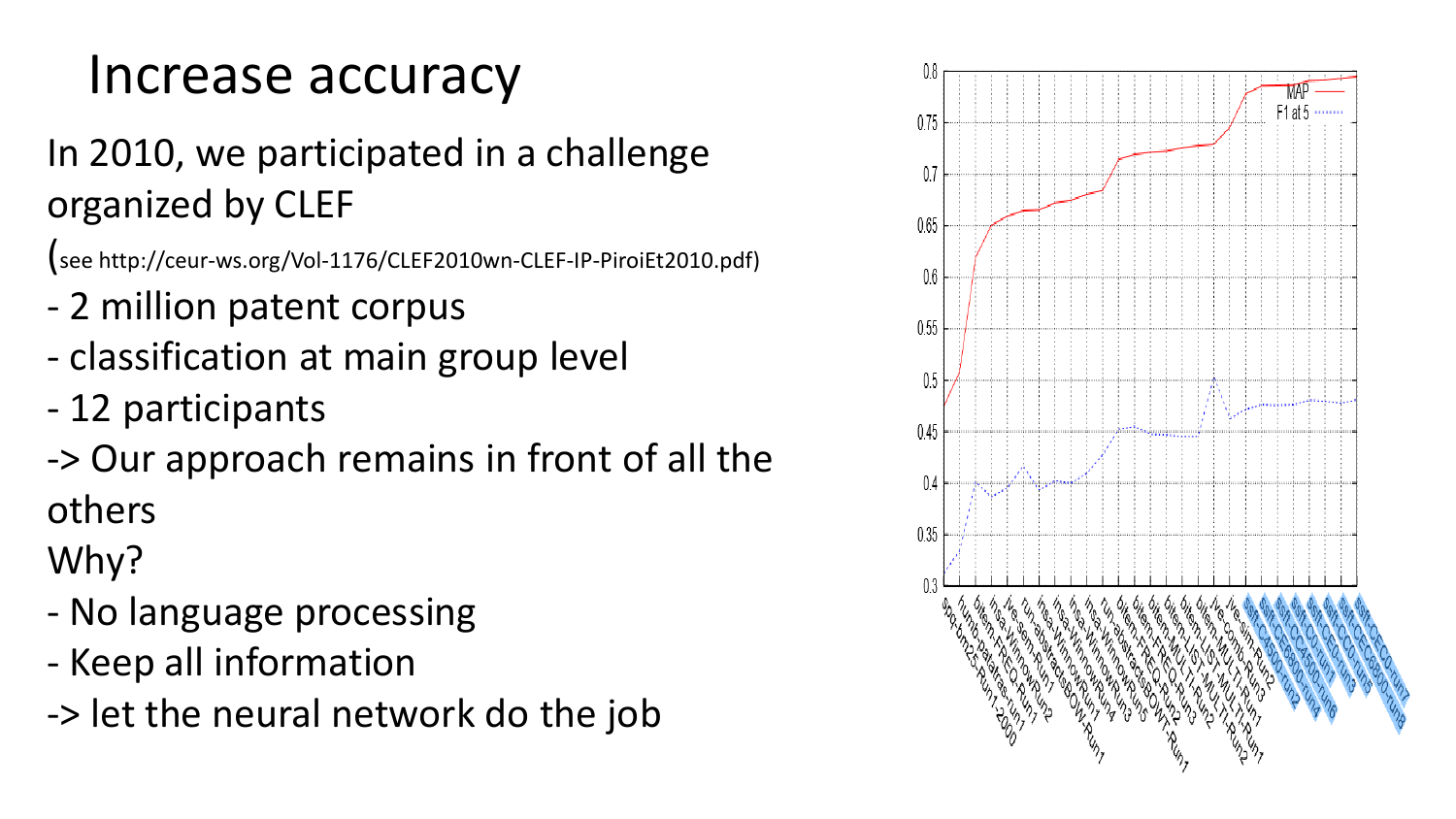### Can IPCPUB be extended to other languages ?

The first version of IPCCAT had 4 languages EN, FR, DE, RU

- <sup>o</sup> But as we have seen above, It is difficult to maintain a training corpus with good coverage
- $\rightarrow$  Decide to maintain only English and French
- **What to do for other languages?**
- <sup>o</sup> Automated translators have improved
- <sup>o</sup> The classification is not sensitive to syntax errors,
- <sup>o</sup> Only the correctness of the terminology is important

We decided to experiment the use of machine translation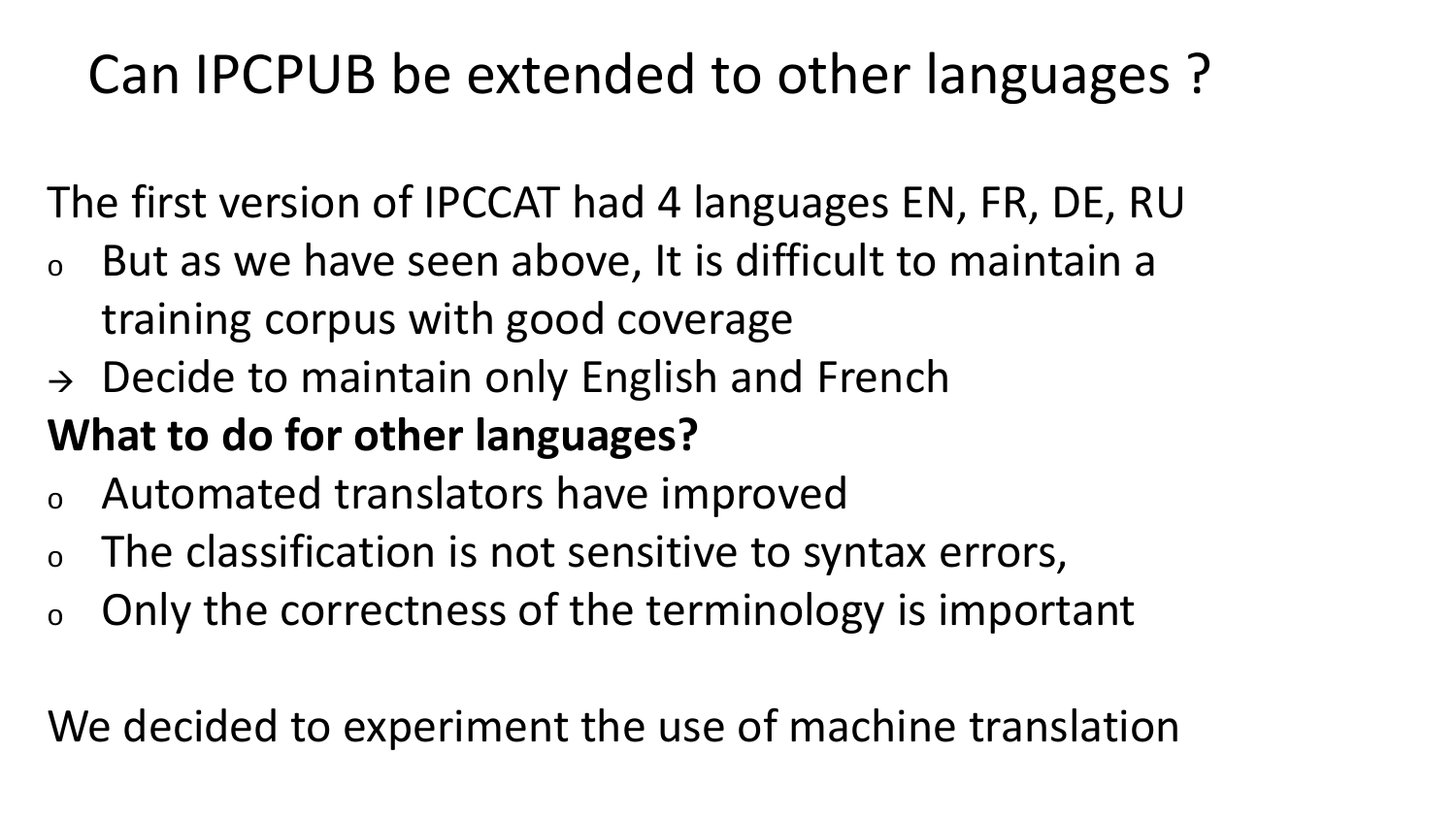# Objectives of the experiment

- <sup>o</sup> Compare several translation engines
- <sup>o</sup> Choosing "difficult" languages
- <sup>o</sup> Assess accuracy:
	- $\circ$  In the context of the interactive classification
	- <sup>o</sup> In the context of reclassification
- $\circ$  Constraints: Have enough patents to do the tests
- $\rightarrow$  Translation engines google, yandex, WIPO-translate, Bing MS
- Languages: **German, Russian, Chinese**
- $\rightarrow$  Maingroup for interactive classification A01B 1
- $\rightarrow$  For reclassification simulation A01B 1, A01B 3, A01B 49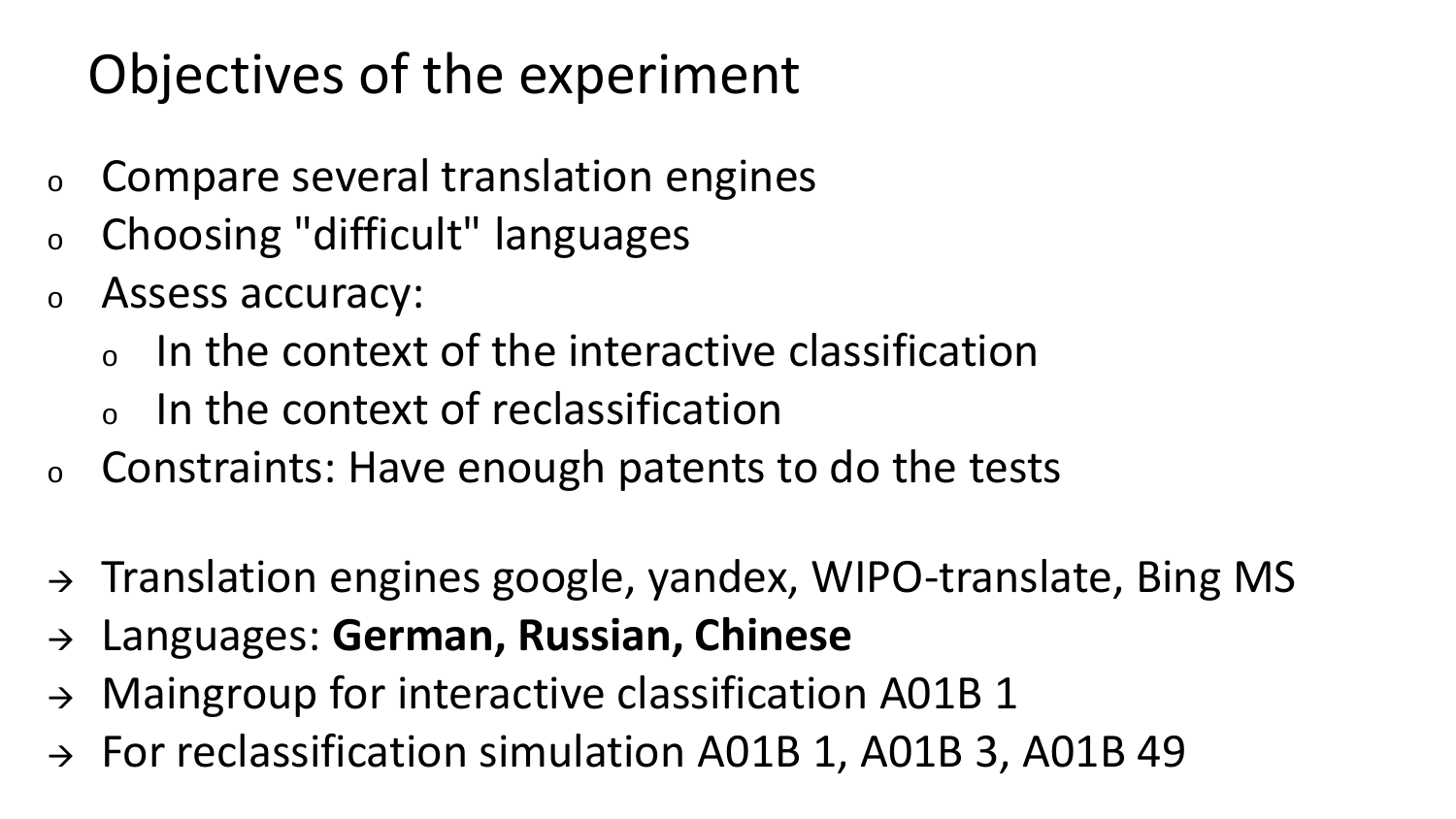## Results for Interactive classification (A01B 1)

| Source    | nb patents | source         | date   | Mono class |
|-----------|------------|----------------|--------|------------|
| <b>RU</b> | 69         | <b>RUPAROM</b> | 2003   | <b>ves</b> |
| DF.       | 20         | <b>DEPAROM</b> | 2003   | <b>ves</b> |
| 7H        | 20         | PatentScope    | recent |            |

| Precision Top 3 in %<br>(The symbol is in the first three proposals) |           |                           |           |                                                           |           |           |                   |           |           |                      |           |           |           |           |           |
|----------------------------------------------------------------------|-----------|---------------------------|-----------|-----------------------------------------------------------|-----------|-----------|-------------------|-----------|-----------|----------------------|-----------|-----------|-----------|-----------|-----------|
| Task $\rightarrow$<br>(EN %)                                         |           | <b>Class A01</b><br>(87%) |           | SubClass A01B<br><b>MainGroup</b><br>A0B 1 (84%)<br>(75%) |           |           | <b>From class</b> |           |           | <b>From subclass</b> |           |           |           |           |           |
|                                                                      | <b>RU</b> | DE.                       | <b>ZH</b> | <b>RU</b>                                                 | <b>DE</b> | <b>ZH</b> | <b>RU</b>         | <b>DE</b> | <b>ZH</b> | <b>RU</b>            | <b>DE</b> | <b>ZH</b> | <b>RU</b> | <b>DE</b> | <b>ZH</b> |
| bing                                                                 |           | 94 100                    | 95        | 88                                                        | 100       | 85        |                   | 58 100    | 75        | 74                   | 85        | 90        |           | 88 100    | 95        |
| google                                                               |           | 94 100                    | 100       | 94                                                        | 90        | 75        | 62                | 85        | 70        | 84                   | 80        | 80        | 100       | 100       | 100       |
| yandex                                                               | 94        | 85                        | 95        | 90                                                        | 75        | 85        | 68                | 75        | 75        | 84                   | 70        | 90        | 94        | 80        | 95        |
| wipo                                                                 | 94        | 85                        | 95        | 91                                                        | 90        | 80        | 61                | 95        | 65        | 75                   | 80        | 80        | 96        | 95        | 100       |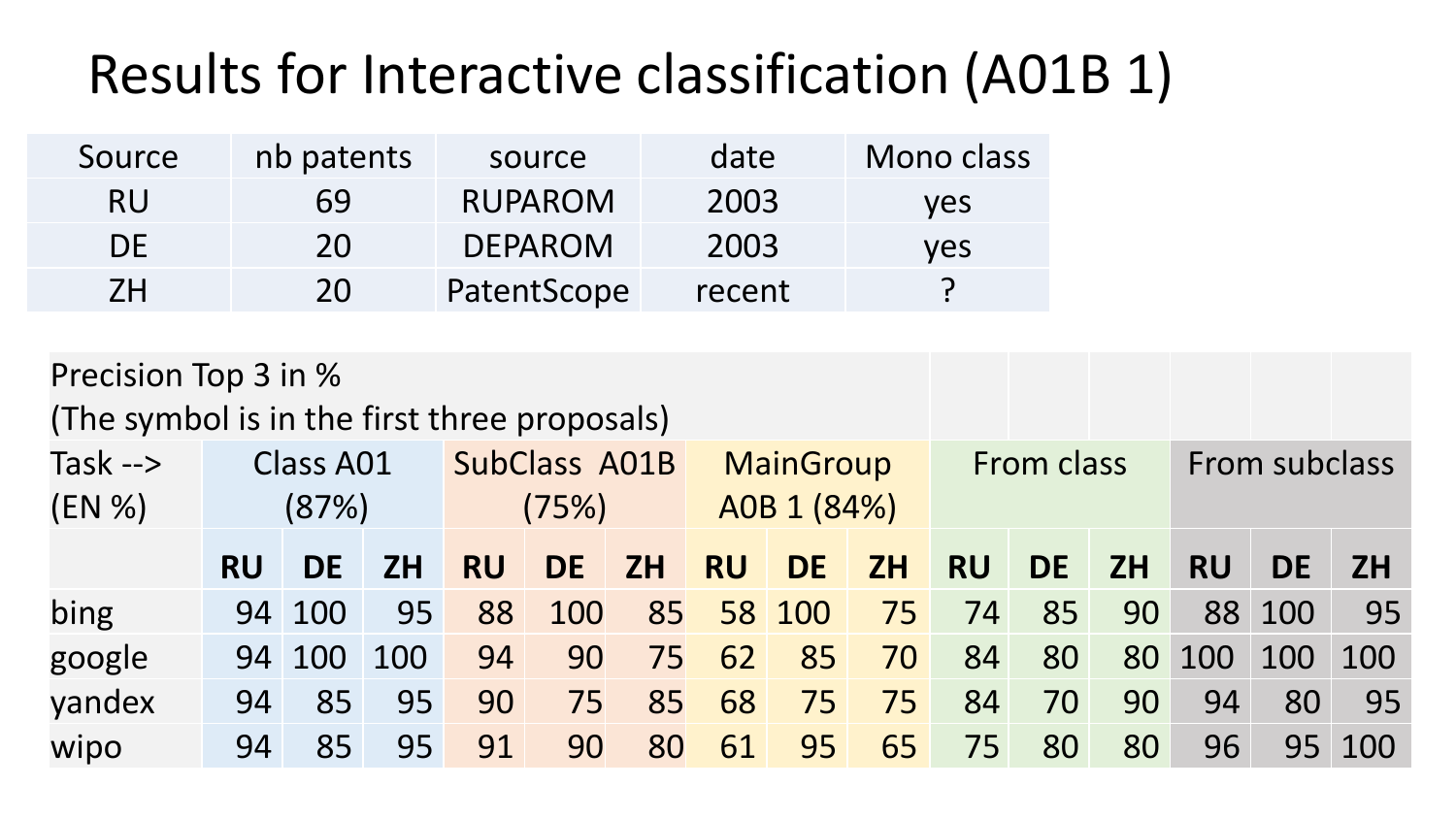# Results for Interactive classification (A01B 1)

- $\rightarrow$  The automatic translation is sufficient to have honorable results (better than those of the trainings)
- $\rightarrow$  Between the translation machines there are differences.
- $\rightarrow$  But finally, as part of this test, they are not significant

| Average of 5 tasks | Average   |     |           |               |
|--------------------|-----------|-----|-----------|---------------|
|                    | <b>RU</b> | DE. | <b>ZH</b> | <b>RUDEZH</b> |
| bing               | 81        | 97  | 88        | 89            |
| google             | 87        | 91  | 85        | 88            |
| yandex             | 86        | 77  | 88        | 84            |
| wipo               | 83        | 89  | 84        | 85            |
| Average            | 84        | 89  | 86        | 86            |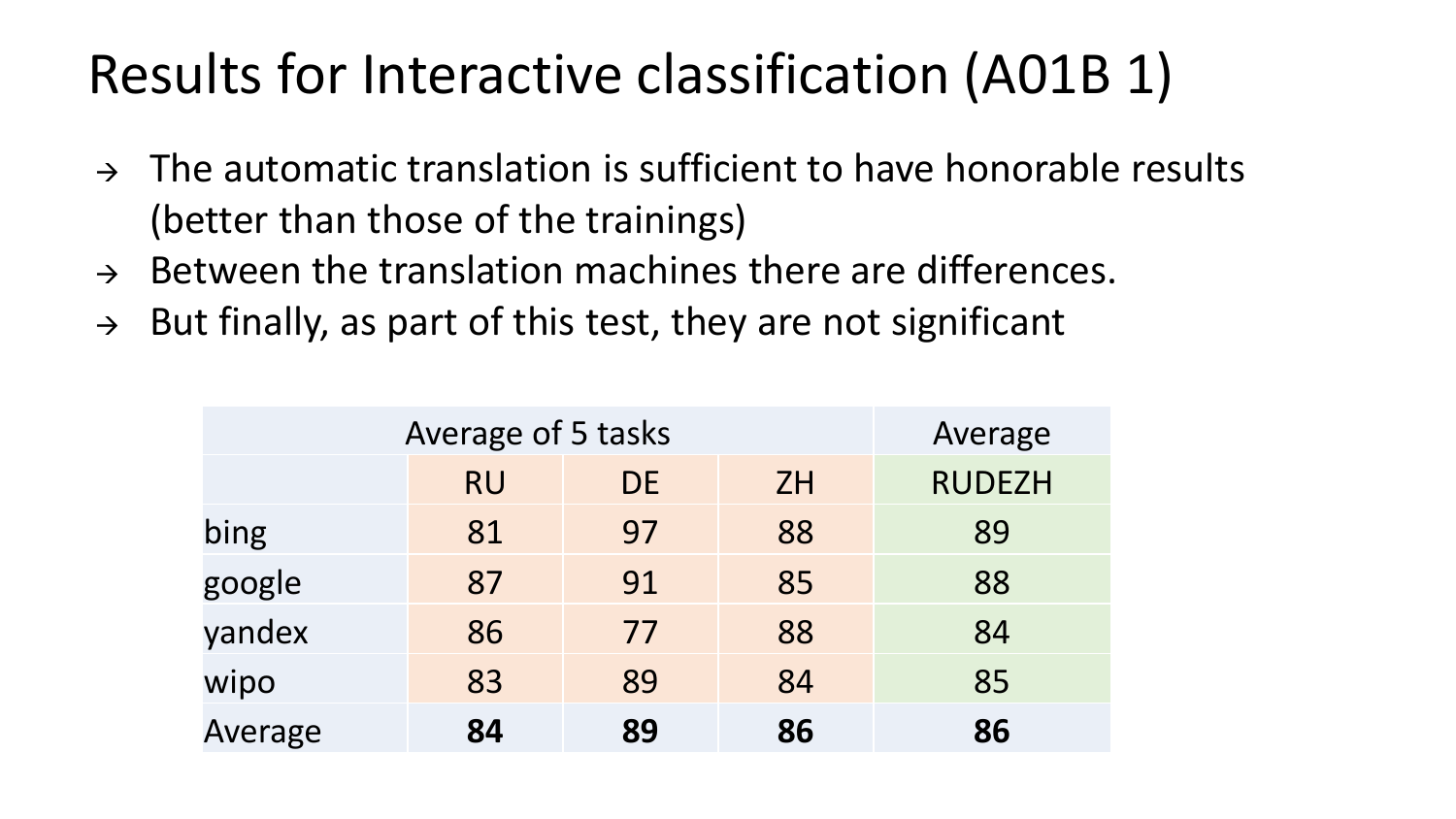## Results for reclassification

- <sup>o</sup> We simulate the partition of a class into three parts
- T01B 0 /  $\rightarrow$  T01B 1 /, T01B 3 /, T01B 49 /
- $\circ$  We train a neural network for this partition on english documents
- <sup>o</sup> We use yandex for the translation from russian to english
- <sup>o</sup> We use the first proposal for reclassification

|               | nb samples | <b>Precision(first)</b> |
|---------------|------------|-------------------------|
| <b>T01B1</b>  | 30         | 87%                     |
| <b>T01B3</b>  | 30         | 83%                     |
| <b>T01B49</b> | 30         | 70%                     |
| average       |            | 80%                     |

Translation can be an approach to reclassifying batches in foreign languages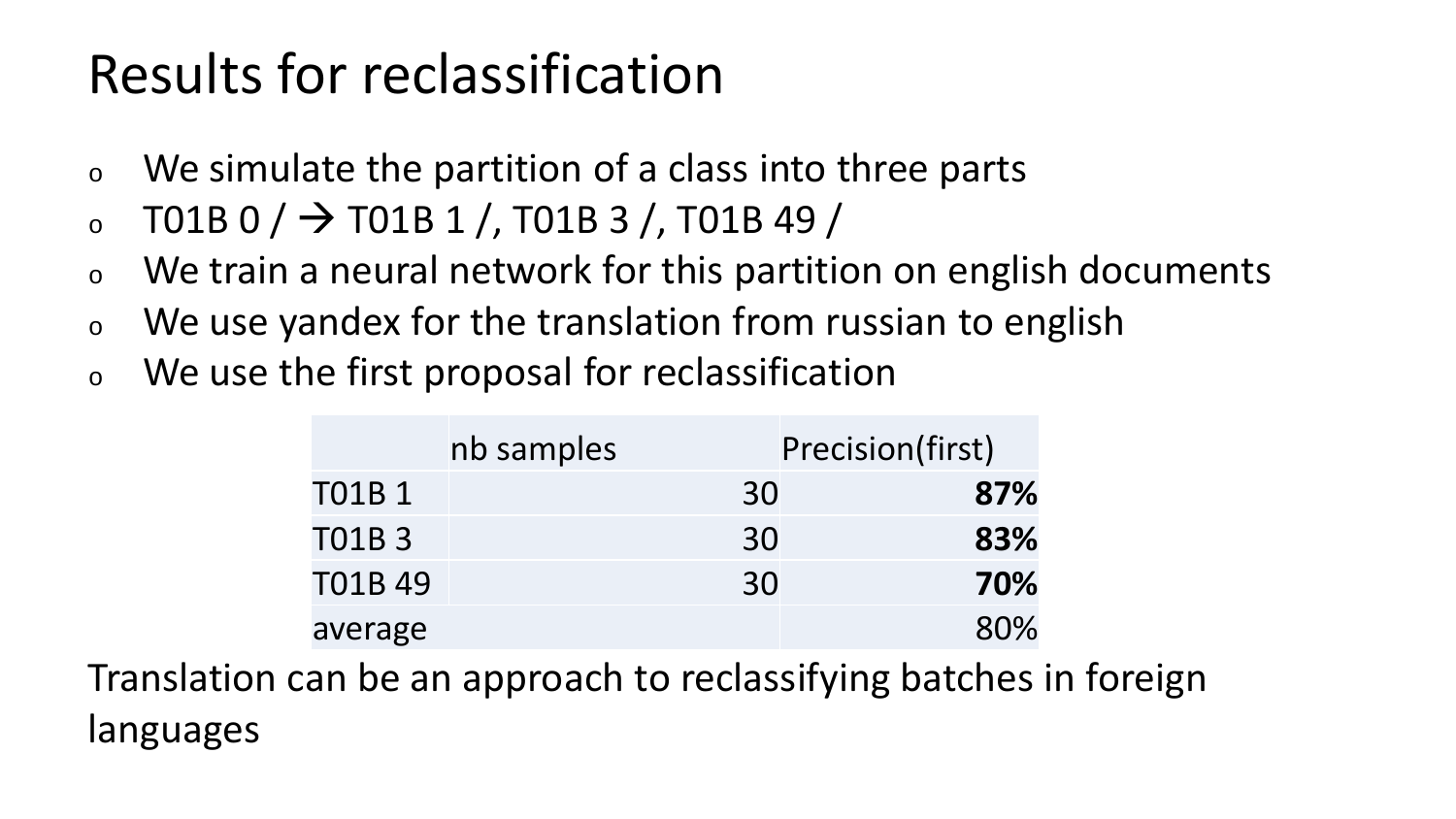### Conclusion

- <sup>o</sup> Neural networks are efficient and simple to implement. But we must remain vigilant on the new approaches <sup>o</sup> Automatic translation is sufficiently efficient for classification tasks and allows access to automatic classification. But we have to test other languages (Arabic Spanish, Korean, ...)
- <sup>o</sup> Emphasis should be placed on creating training corpuses <sup>o</sup> having sufficient examples for each symbol.
	- <sup>o</sup> covering the maximum of the classification

But we must remain relevant between effort and outcome

<sup>o</sup> Automatic classification at group level is possible But we must add this with caution